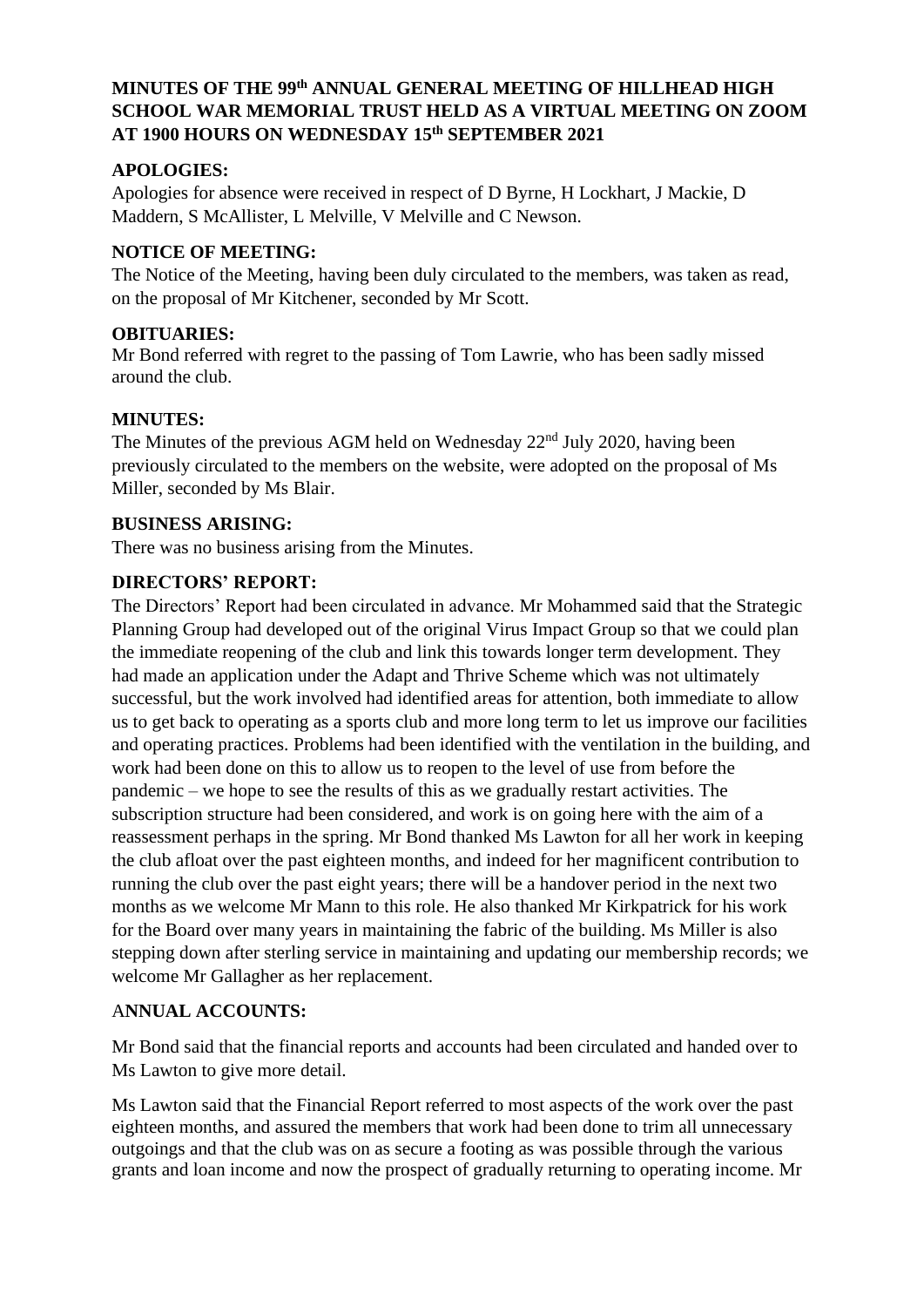Mitchell asked about how the bounce back loan worked and was told that the first year was interest free, and that repayments would be starting in autumn 2021. The money is being used for projects to improve our operation such as the ventilation work. Projects for the next few months are aimed at delivering as good a service as possible so that we can return to full operation.

There being no further questions about them, the accounts for 2020 were adopted on the proposal of Mr Fowler, seconded by Mr Mitchell.

### **SECTION REPORTS:**

Reports were given in respect of Cricket, Rugby, Shinty, Tennis, the Gym and the Community Hub. Mr Bond thanked them all for their efforts to maintain some sort of activity while the club was completely closed and for their efforts to return their various activities to as near to normal as current regulations allow. Mt Mitchell asked about the increase in tennis members and was told that this reflected an increase in participation in tennis across the whole of Scotland. Mr Fowler said they were trying to deliver as high a standard of coaching and play as possible, and were in the process of upgrading the lighting system.

#### **ELECTION OF DIRECTORS:**

There being one nomination for eight places, Miss MacDonald was declared duly elected.

## **A.O.C.B.:**

a) Various members asked about the detail of operating hours for the Café and the sporting activities. Mr Mohammed said that this was changing as regulations changed but the Board would pass on the comments to the Café, and would suggest better information about opening hours both on the website and by posters. The Cricket and Rugby sections asked about postmatch hospitality; Mr Bond said that a procedure would be established where the team or section concerned would give in their requirements and weekly details would be set. Mr Scott said that the members were keen to get back to a sports club style service and asked if the need for a bar style menu could be passed on. Mr Bond agreed to pass on all the comments. Mr Mitchell said that he was working to get the television coverage in the bar restarted.

b) Mr Fowler asked about the use of the showers for gym and tennis members. Mr Mohammed said that he would check the exact regulations but thought that a risk assessment from each section might be required before this could be reintroduced. It would also impact on the overall clubhouse cleaning, and this is something else which the Board is reviewing.

c) The Rugby section asked about the use of weights for their members since the free weights room is now used for other purposes. Mr Mohammed and Mr Kitchener said that various suggestions for rugby members using the gym at certain times were being considered; Ms Ross noted that this could also be considered for cricket and tennis members. The Board will look at this question.

d) Mr Ferguson asked about work on the cricket square. Mr Mohammed said that they had hoped to do this before the season started but it had proved impossible; plans for this autumn were now being made

e) Mr Mitchell said he had been looking at use of the outdoor facilities and thought that there might be opportunities for some development there. Mr Kitchener felt that the grass areas would be working pretty well to capacity once we return to full sporting operations, but that the Board was always willing to consider suggestions and was in fact looking at repurposing